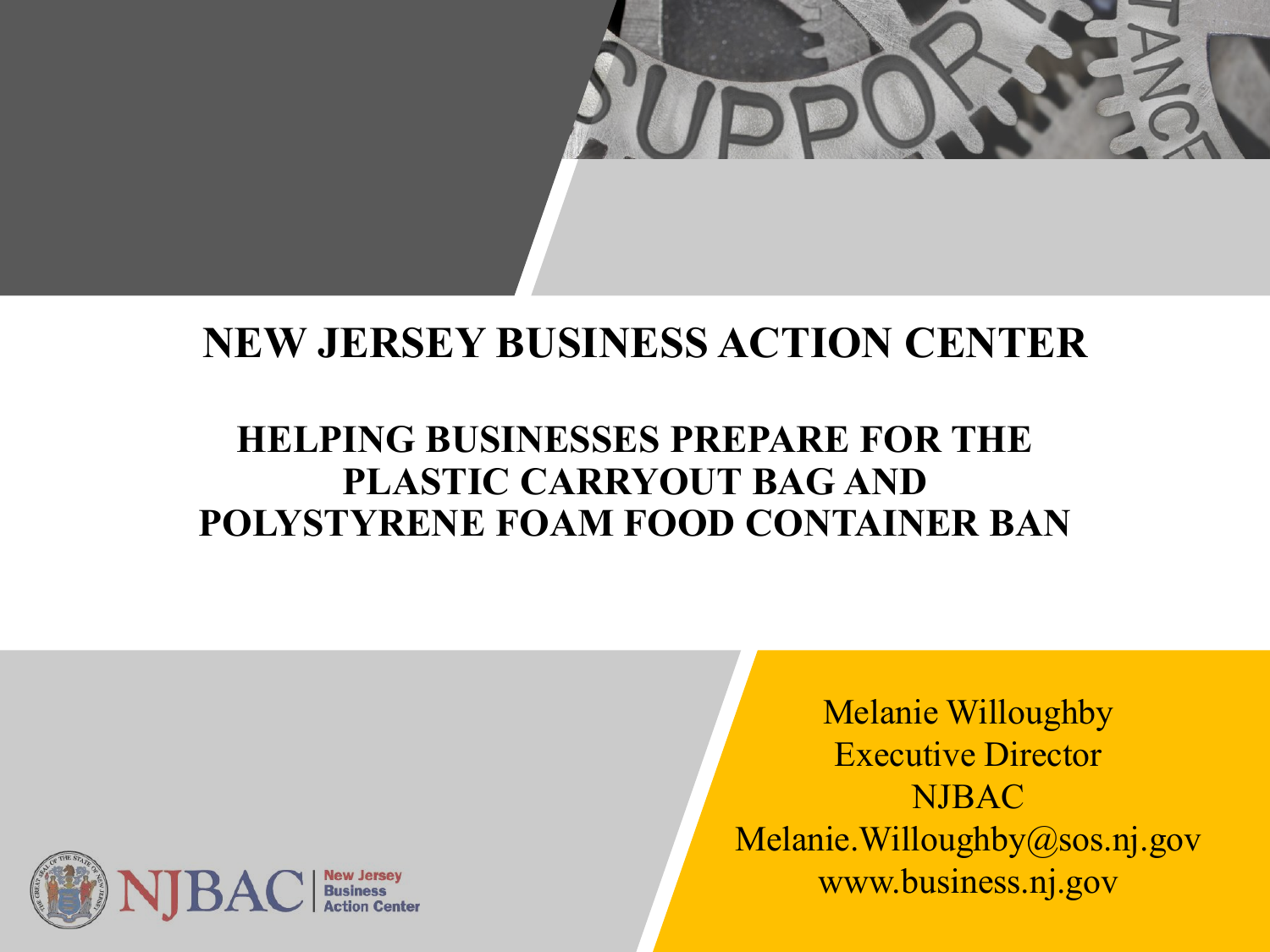# **GETTING TO KNOW THE NJBAC**

- A Trusted Business Resource for Navigating Government & Operating Your Business.
- As New Jersey businesses continue to navigate, adjust, and embrace innovative and new approaches to operating and conducting business while recovering from the Covid-19 pandemic, the New Jersey Business Action Center (NJBAC) has remained at the forefront of providing critical business services, guidance, and COVID updates.
- We are a service-oriented, business-first resource center that can help businesses get answers to questions that range from starting, operating, sustaining, and expanding a business.
- Staffed by a full complement of Business Advocacy Experts who are also knowledgeable about government programs impacting businesses - large and small, NJBAC is a division of the New Jersey Department of State and is comprised of three distinct business units: Business Advocacy, Small Business Advocacy, and Export Promotion.

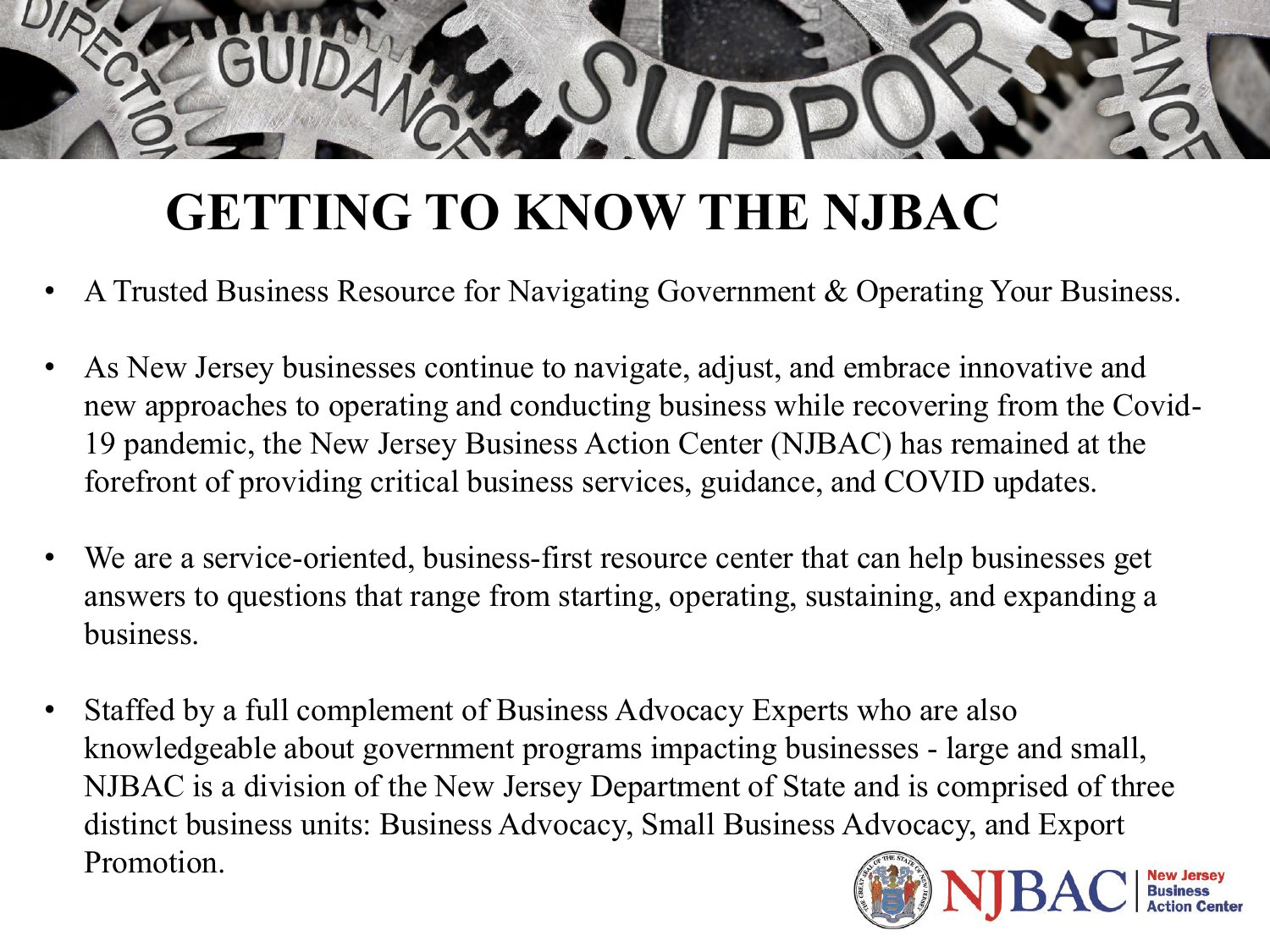# **SO HOW CAN THE NJBAC HELP YOU?**

#### **Think of the NJBAC as Your Connector**

Our team at the NJBAC knows all of the state departments and agencies and outside organizations that can directly answer your question, solve your problem, and provide you with resources and technical assistance.

- **Connects** you with the technical assistance you need for fiscal stability and business continuity, like writing a business plan, marketing plan
- **Identifies** all of the state, federal & local laws and regulations that impact your business
- **Identifies** critical access to capital and local, state and federal grant and loan programs, like the SBA, EDA, CDFI's, local banks
- **Clarifies** State mandated employee benefits, like earned sick leave
- **Identifies** the licensing and certification requirements you need to operate

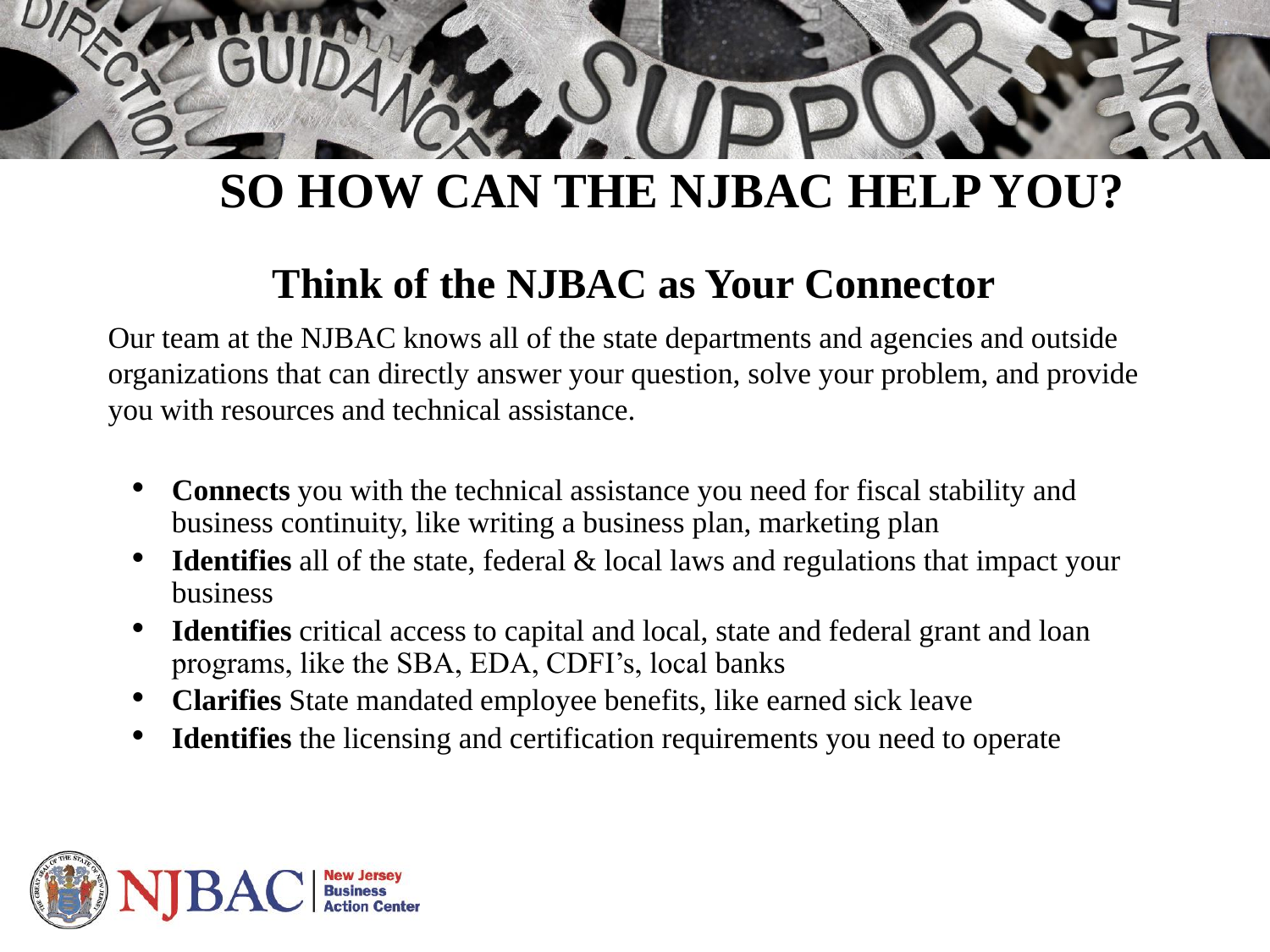# **business.nj.gov**



#### **Robust search function** providing immediate targeted answers

- **Plan, Start, Operate, Grow** content crafted around where you are in your journey as a business
- **Business Starter Kits** jump start your development with one of these kits, food trucks, online commerce, cleaning services, restaurants, etc.
- **Over 100 FAQs** detailing important state agency services for businesses
- **Live Chat, powered by NJBAC Business Experts**  making contact with state government very easy
- **Create a Business Plan**  Step by step process provided to help craft game plan, hone product, understand customer base and guide decisionmaking to set up business for success
- **Filings and Accounting**  Find due dates for important license renewals, tax statements, and reporting forms, as well as information on how to file annual reports and access Premier Business Services
- **Contract with the State**  Step by step process for many opportunities for a wide variety of business sectors to do business with the State

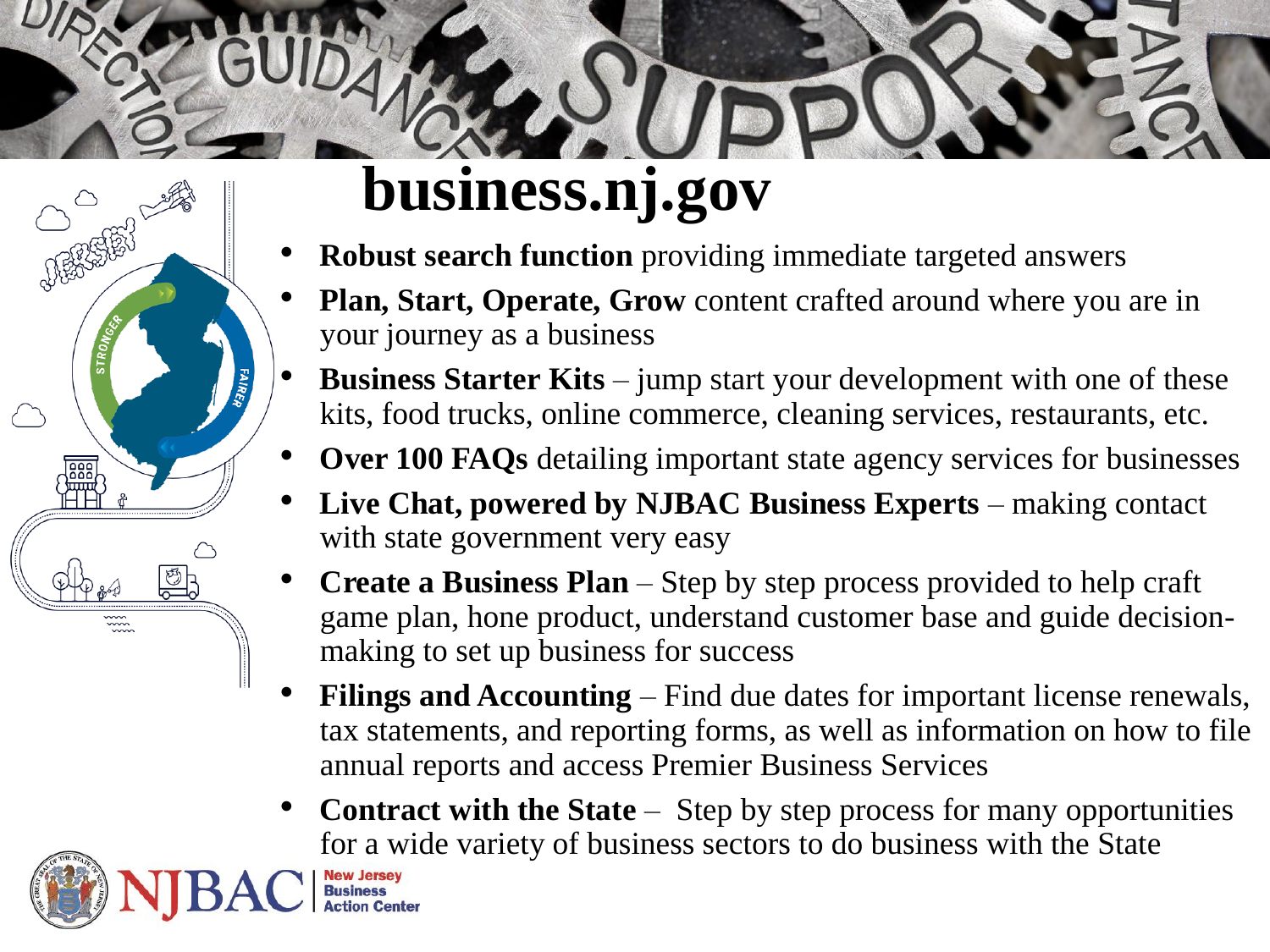

## **SIGN UP FOR STATE BUSINESS ENEWS**

Sign up for the Business.NJ.gov Update to stay up to date with the latest State programs and news likely to affect your business.

Go to Business.nj.gov to sign up to receive the weekly enews. Brought to [you by:](https://urldefense.com/v3/__https:/lnks.gd/l/eyJhbGciOiJIUzI1NiJ9.eyJidWxsZXRpbl9saW5rX2lkIjoxMzAsInVyaSI6ImJwMjpjbGljayIsImJ1bGxldGluX2lkIjoiMjAyMTA1MTIuNDAzNjA0ODEiLCJ1cmwiOiJodHRwczovL3d3dy5uai5nb3Yvc3RhdGUvYmFjL2JhYy5zaHRtbD91dG1fY2FtcGFpZ249MjAyMTA1MTJkaWdlc3QmdXRtX21lZGl1bT1lbWFpbCZ1dG1fc291cmNlPWdvdmRlbGl2ZXJ5In0.7skyR1p5MjjwZiBzpJAZ193lVcsnIPARzJO-0N7Ohdk/s/1168215856/br/106264202406-l__;!!J30X0ZrnC1oQtbA!cTMGs9jNTm-j4KLjyCekUN5RnehntixOEmWOwY4NItrCMwd0XrL2Ri4tjlNM954ah6mSBRgmiaM$)



NIBAC

Office of the Governor, **State of New Jersey** 

**New Jersey Business Action Center** 

**New Jersey Economic Development Authority** 



**New Jersey State Office** of Innovation

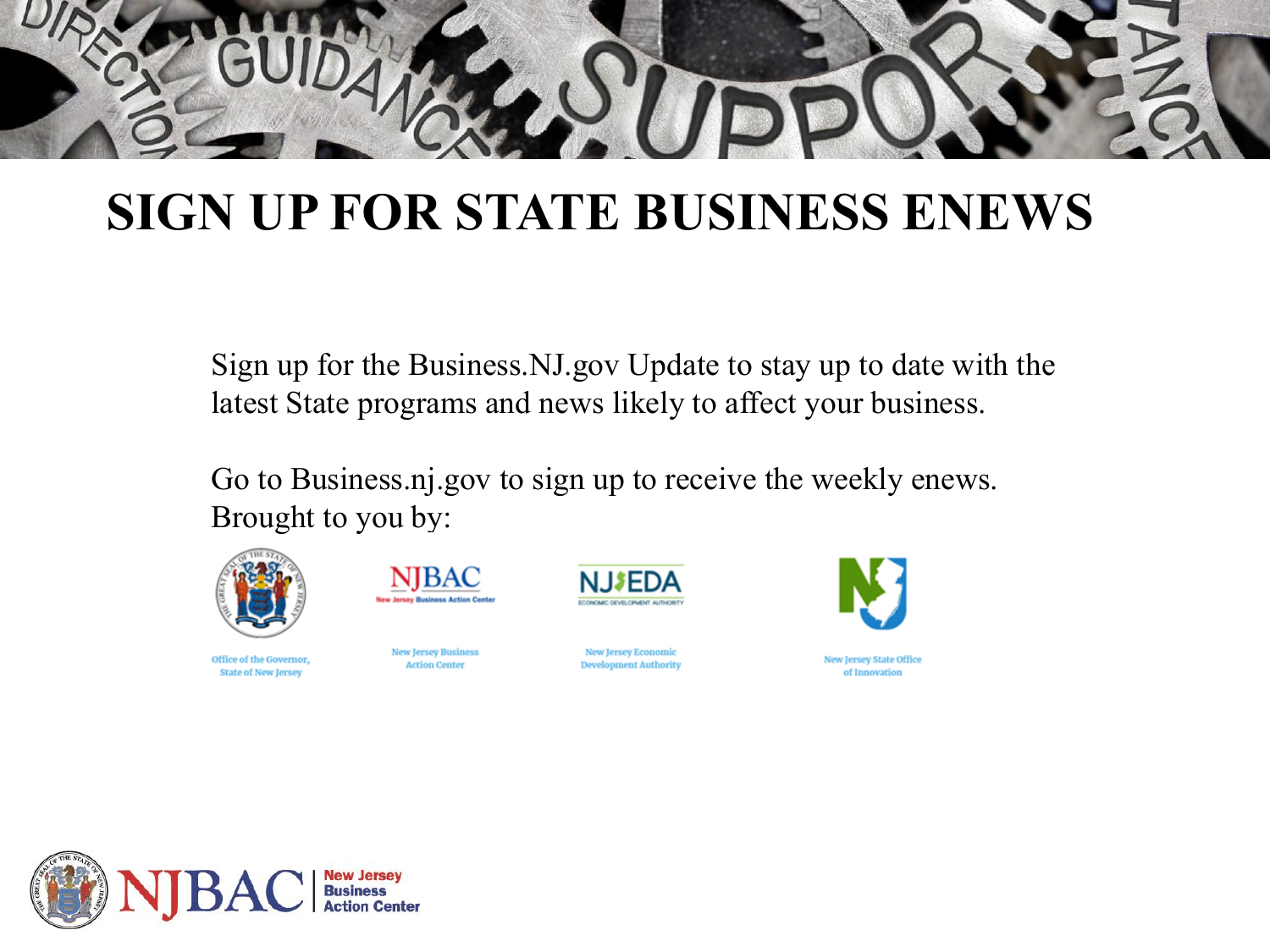# **PLASTIC CARRYOUT BAG AND POLYSTYRENE FOAM FOOD CONTAINER BAN**

#### **WHY ARE WE TALKING ABOUT THIS NOW?**

- To give all retail stores and food service businesses time to prepare.
- To build awareness as we recognize the need to use up existing inventory because all plastic carryout bags regardless of thickness and polystyrene foam will be banned.
- To provide time for the NJ Business Action Center, Department of Environmental Protection, and NJ Clean Communities Council to conduct awareness campaigns.
- To provide resources to help businesses comply with the requirements of the new law.

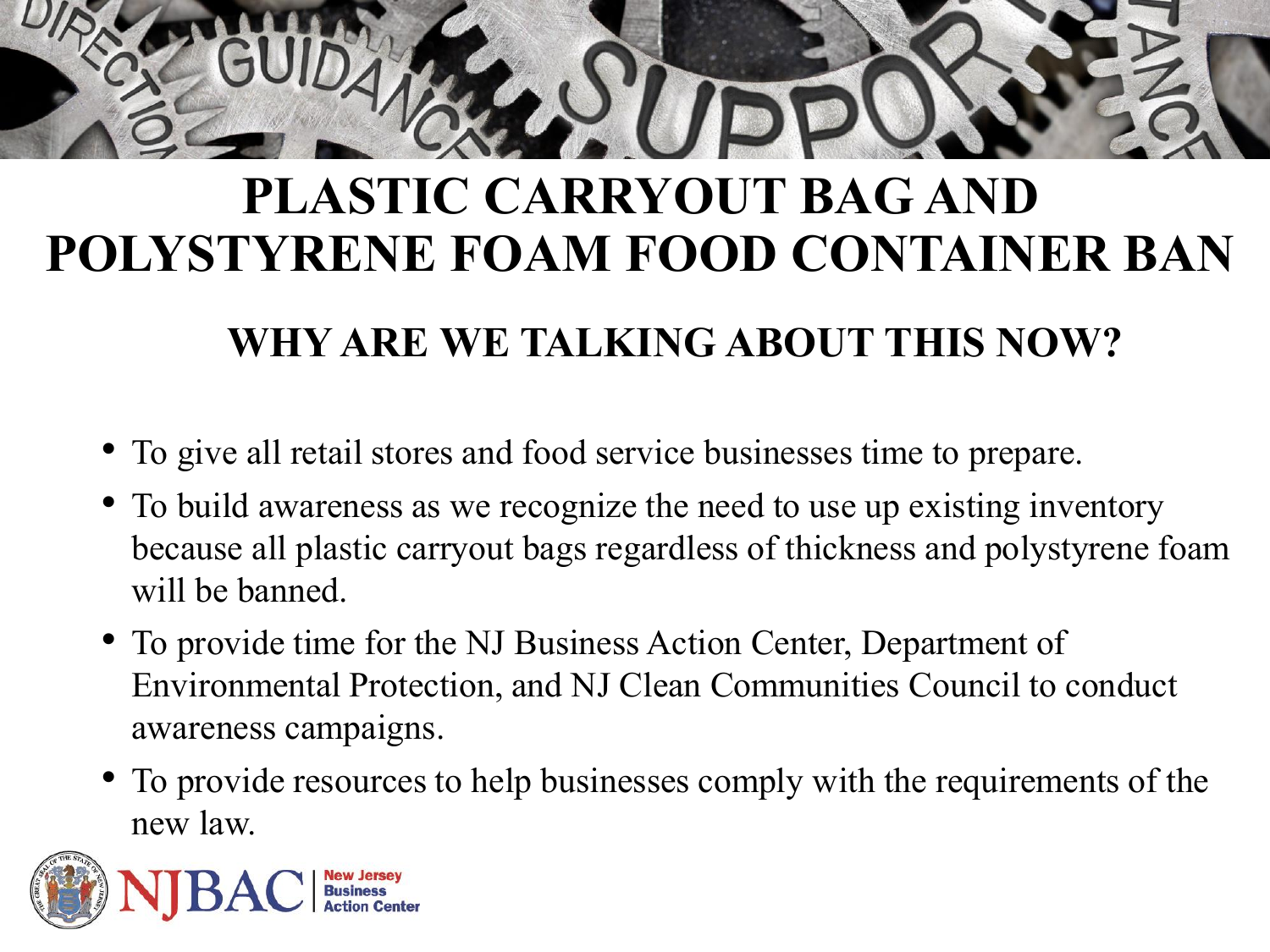# **NEW JERSEY BUSINESS ACTION CENTER**

- In the new law (P.L. 2020, c117), the Legislature assigned responsibility to the NJBAC to educate the business community about the new law because we have daily contact with the businesses in the state and are counted on to provide information about new laws.
- The NJBAC developed a detailed website to provide critical information to businesses.
- The NJBAC has reached out to every business organization, chamber, economic development office, downtown, Main Street, and local community groups to provide valuable business compliance information in both English & Spanish.
- The NJBAC has produced two videos describing the details of the law in both English & Spanish and has asked that it be placed on the websites of organizations across the state.

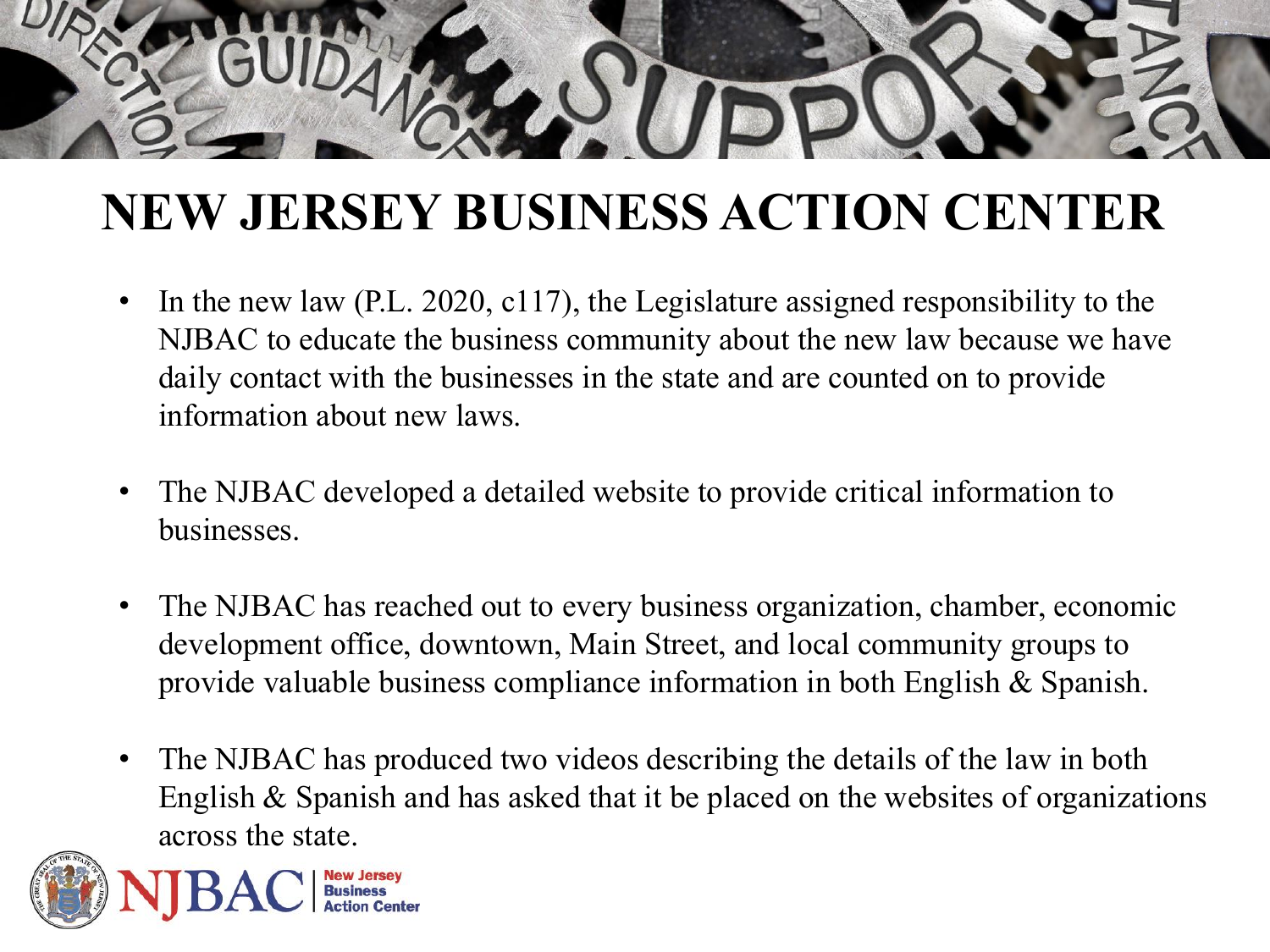

#### **WHERE TO FIND INFORMATION AND REUSABLE BAG RESOURCES**

**NJBAC Website:** [business.nj.gov/bags/plastic-ban-law](http://business.nj.gov/bags/plastic-ban-law)

**NJDEP Website:** <nj.gov/dep/plastic-ban-law/#faqs>

The NJBAC, NJDEP & NJCCC have developed online resources to assist businesses to comply with the law, such as,

- Frequently Asked Questions (FAQs)
- An Implementation Timeline
- A Chart of Establishments and Allowable Provisions
- A link to the Law
- Downloadable "BagUpNJ" logos and materials
- Vendor Clearinghouse of manufacturers and distributors of reusable carryout bags and sustainable food service products.

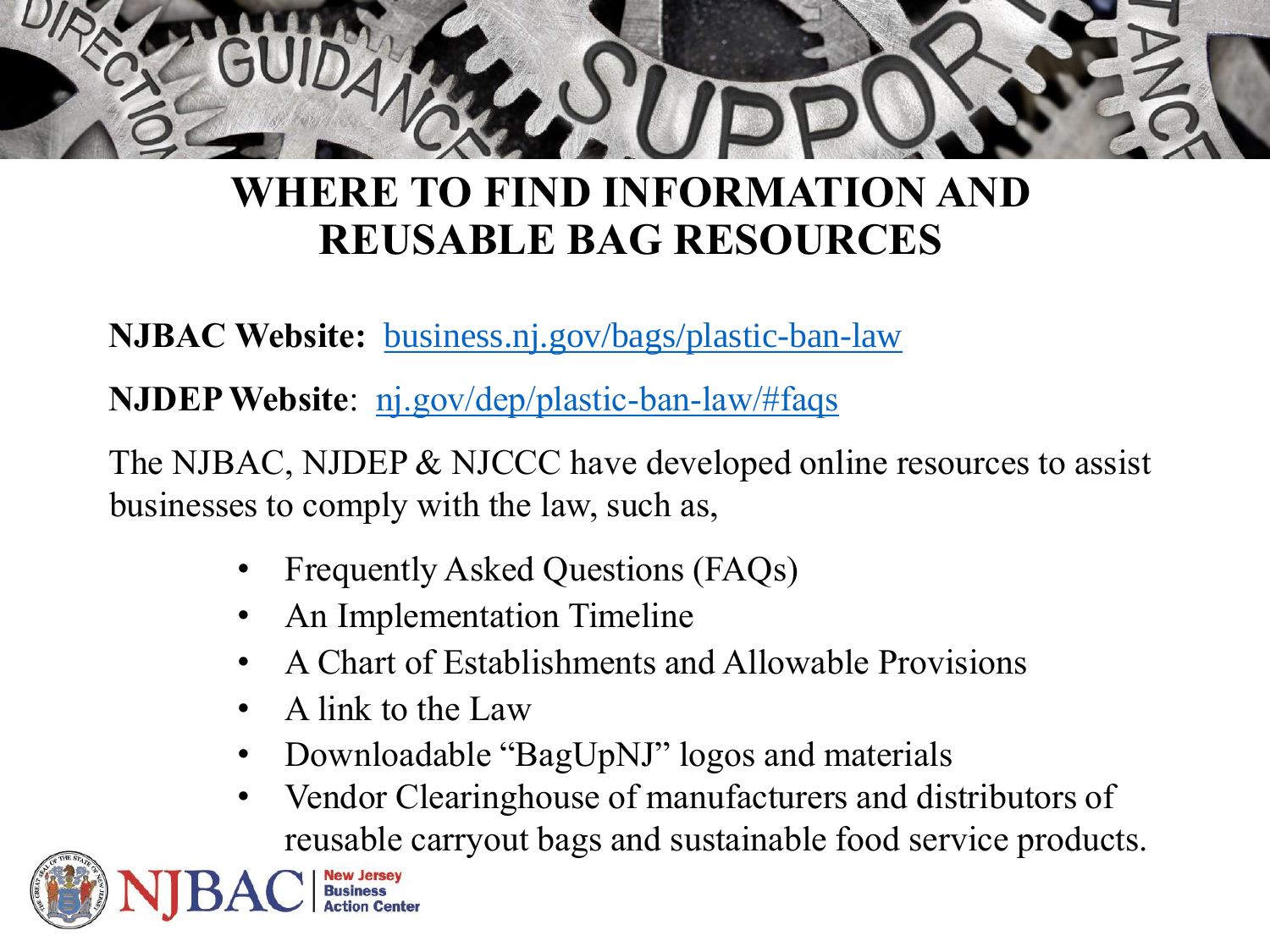

#### **REUSABLE BAG TYPES**

**Polyethylene Terephthalate (PET) Non-Woven PET Bag**





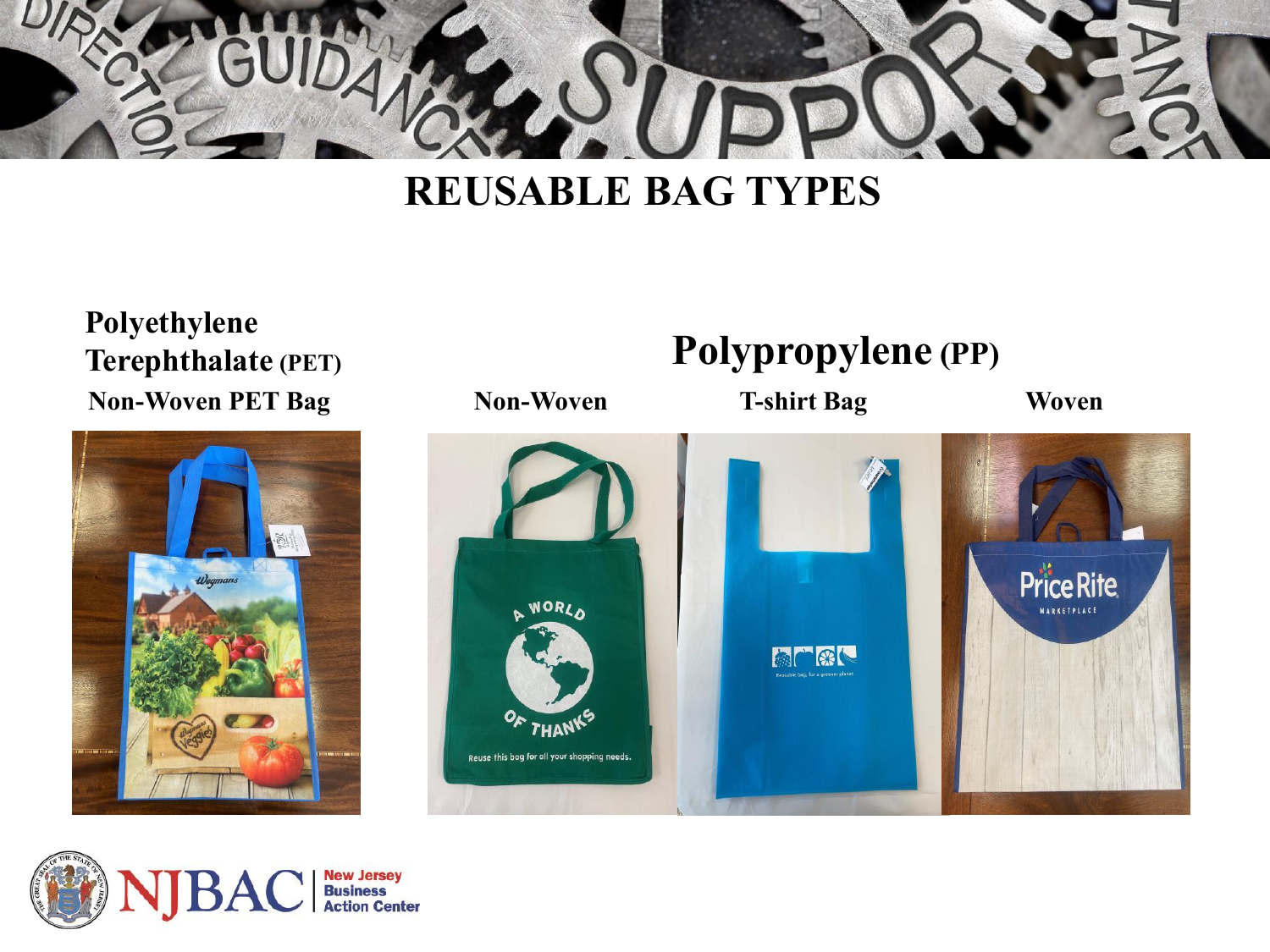

**NJBAC Website:** [business.nj.gov/bags/plastic-ban-law](http://business.nj.gov/bags/plastic-ban-law)

**Vendor Clearinghouse Available -** As required by the new law, the NJBAC was designated to compile a list of vendors who provide environmentally sound alternatives to single-use plastic carryout bags.

- Reusable Carryout Bag Manufacturers & Distributors
	- Polypropylene Fabric, PET non-woven fabric, RPET fabric,
	- $\triangleright$  Nylon, Polyester, Cloth, Hemp Product, Other washable fabrics
- Paper Bag Manufacturers & Distributors

**Sales Channel for Wholesale Vendors -** If you are a business that manufactures or distributes sustainable products that meet the NJ State standards, sign up to have your company added to the list wholesale vendors.

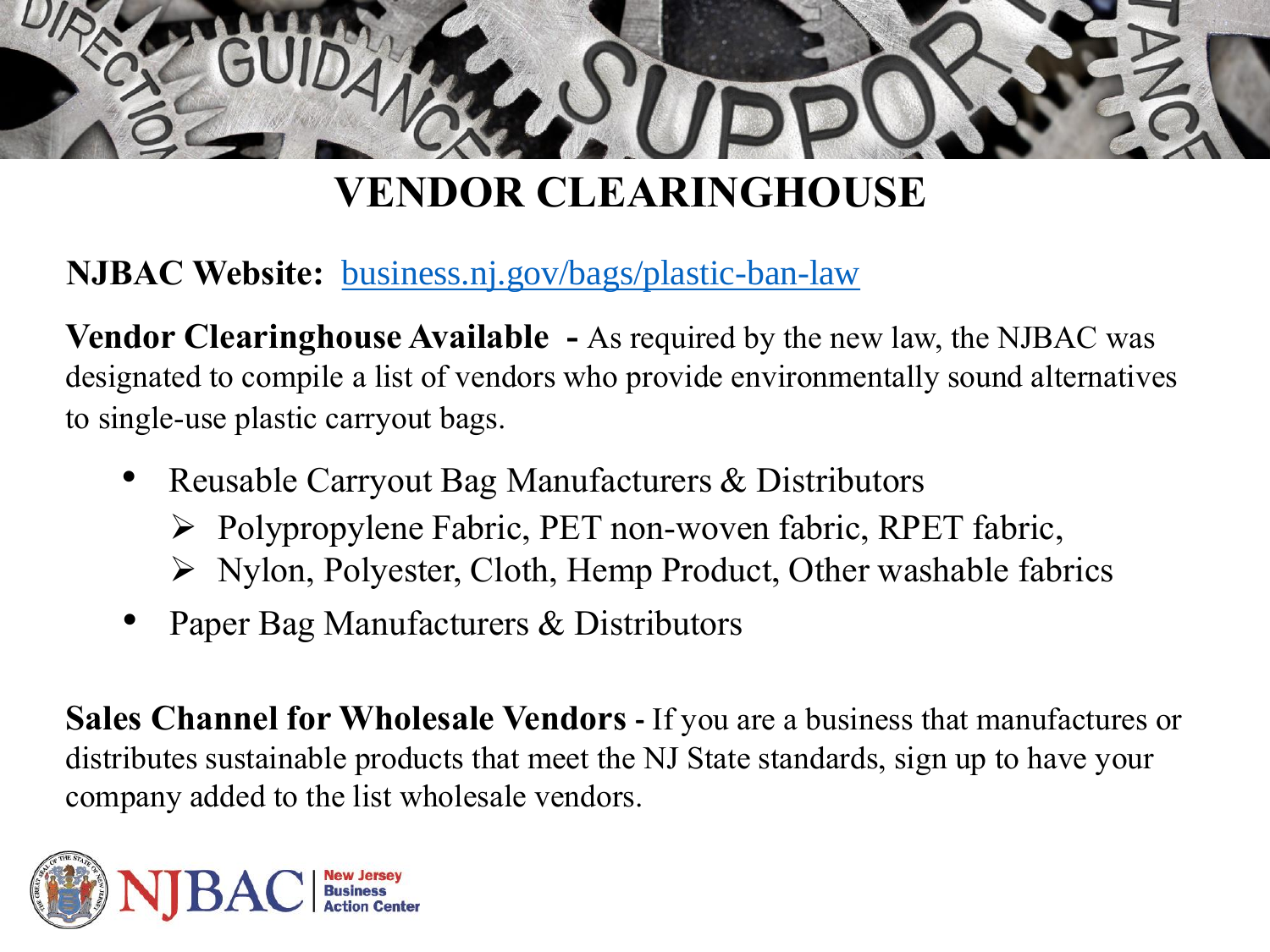





#### **NJBAC:** [business.nj.gov/bags/plastic-ban-law](http://business.nj.gov/bags/plastic-ban-law) New Jersey Business Action Center is responsible for communicating with all businesses about their responsibilities under the law.

#### **NJDEP:** [nj.gov/dep/plastic-ban-law](https://nj.gov/dep/plastic-ban-law/)

The New Jersey Department of Environmental Protection is responsible for the overall implementation of the law including the adoption of implementing regulations.

#### **NJCCC:** [njclean.org](http://njclean.org/); [bagupnj.com](http://bagupnj.com/)

The New Jersey Clean Communities Council is responsible for developing and implementing a Statewide public information and education program, including limited distribution of free reusable bags.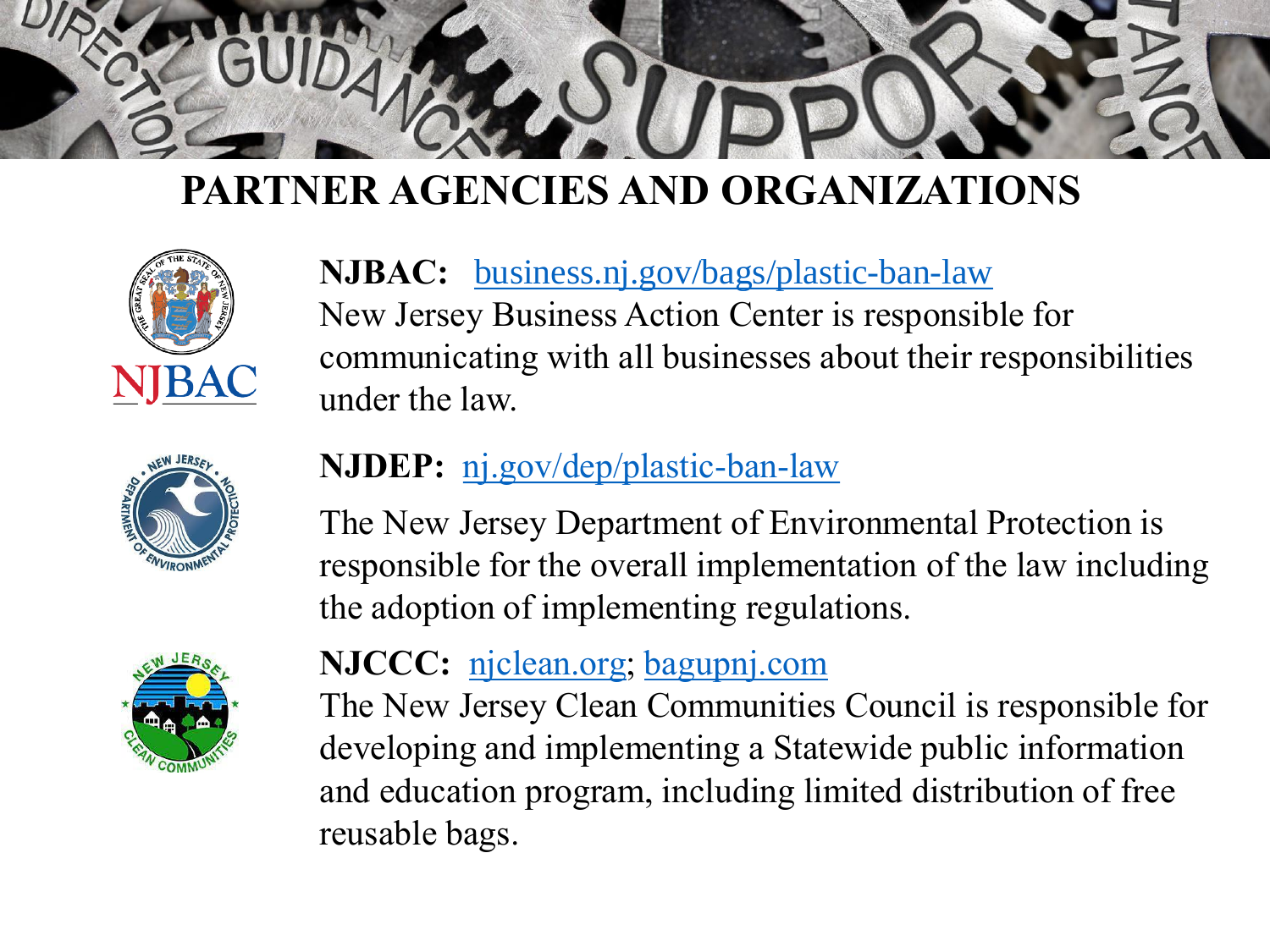

#### **FOR INFORMATION AND UPDATES**

#### **<BUSINESS.NJ.GOV>**

Updates on the Plastic Bag & Polystyrene Foam Ban

### FAQs

## Vendor Clearinghouse [business.nj.gov/bags/plastic-ban-law](http://business.nj.gov/bags/plastic-ban-law)